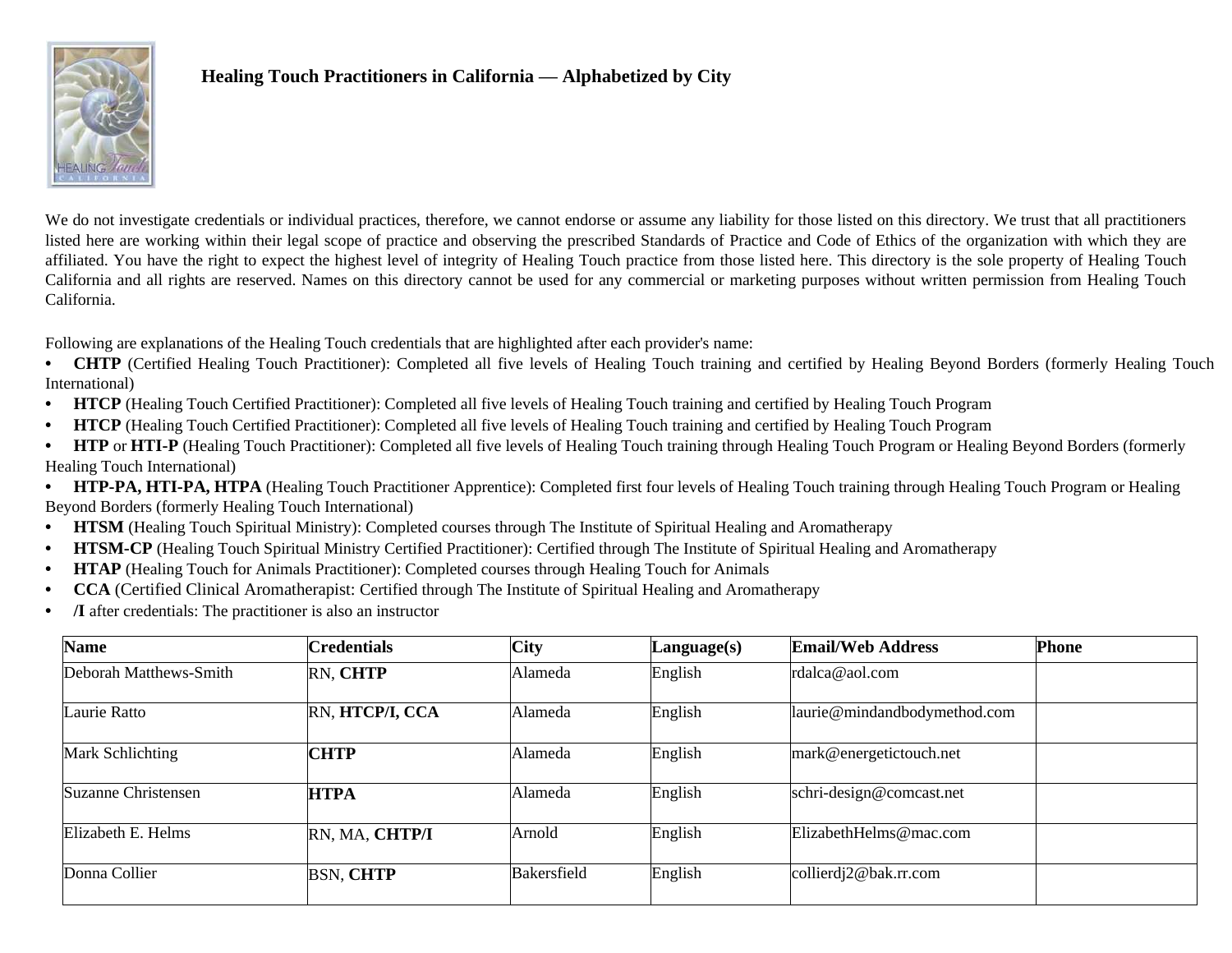| Young Mi Angela Pak   | Ph.D., CHTP                          | <b>Berkeley</b> | English | ypak@mac.com                                          |              |
|-----------------------|--------------------------------------|-----------------|---------|-------------------------------------------------------|--------------|
| Lynda Sayre           | <b>CHTP/I</b>                        | Big Sur         | English | lsayrebigsur@aol.com                                  |              |
| Bernadette Sakiyama   | CHTP, HHP, CHLC                      | <b>Bonita</b>   | English | buster8@cox.net                                       | 949 887-2919 |
| Michaela Donohue      | RN, MS, CHTP                         | Burlingame      | English | michaela.donohue@gmail.com<br>www.michaeladonohue.com | 650 627-4622 |
| Nina Weil             | <b>CHTP</b>                          | Burlingame      | English | nina@ninaweil.com                                     |              |
| <b>Rey Friel</b>      | MA, MSW, CHTP                        | Burlingame      | English | rey.friel@chw.edu                                     |              |
| Sandra Bennet         | RN, HTPA                             | Burlingame      | English | bennettsc@pacbell.net                                 |              |
| Carla Wales           | RN, CHTP, HTCP                       | Camarillo       | English | carlamwrn@roadrunner.com                              |              |
| Donna Bell            | RN, CHTP, HN-BC                      | Campbell        | English | bellchtp@aol.com                                      |              |
| Janie Currey          | HTCP, RN, MA                         | Canyon Lake     | English | janie.currey@gmail.com                                | 909-576-0797 |
| <b>Hope Moore</b>     | RN, MT, CHTP, HTCP                   | Cardiff         | English | hopemail@aol.com                                      |              |
| Claire D'Andrea       | RN, CCRC, CHTP                       | Carlsbad        | English | d'andrea.claire@scrippshealth.org                     |              |
| Jan Switzer           | <b>CHTP</b>                          | Carlsbad        | English | JanMSwitzer@gmail.com                                 |              |
| <b>Liz Fraser</b>     | <b>BSN, CHTP</b>                     | Carlsbad        | English | fraser.elizabeth@scrippshealth.org                    |              |
| Mary Jane Aswegan     | RN, CHTP/I                           | Carlsbad        | English | mjaswegan@gmail.com                                   |              |
| <b>Margot Baker</b>   | RN, CHTP                             | Carmel Valley   | English | margotbaker@gmail.com                                 |              |
| Debra Saxton          | <b>CHTP</b>                          | Carmel Valley   | English | d-d.saxton@comcast.net                                |              |
| <b>Beverly Dixon</b>  | PhD, HTCP/I                          | Castro Valley   | English | beverlydixon@comcast.net                              |              |
| Nanette Sagastume     | RN, HTCP                             | Chico           | English | nsagastume@csuchico.edu                               |              |
| <b>Susan Patricio</b> | RN, HTCP/I                           | Chico           | English | susanlpatricio@yahoo.com                              |              |
| Dorothy Haad          | RN, BSN, HN-C, CHTP, CZB Granite Bay |                 | English | dhaag1@surewest.net                                   |              |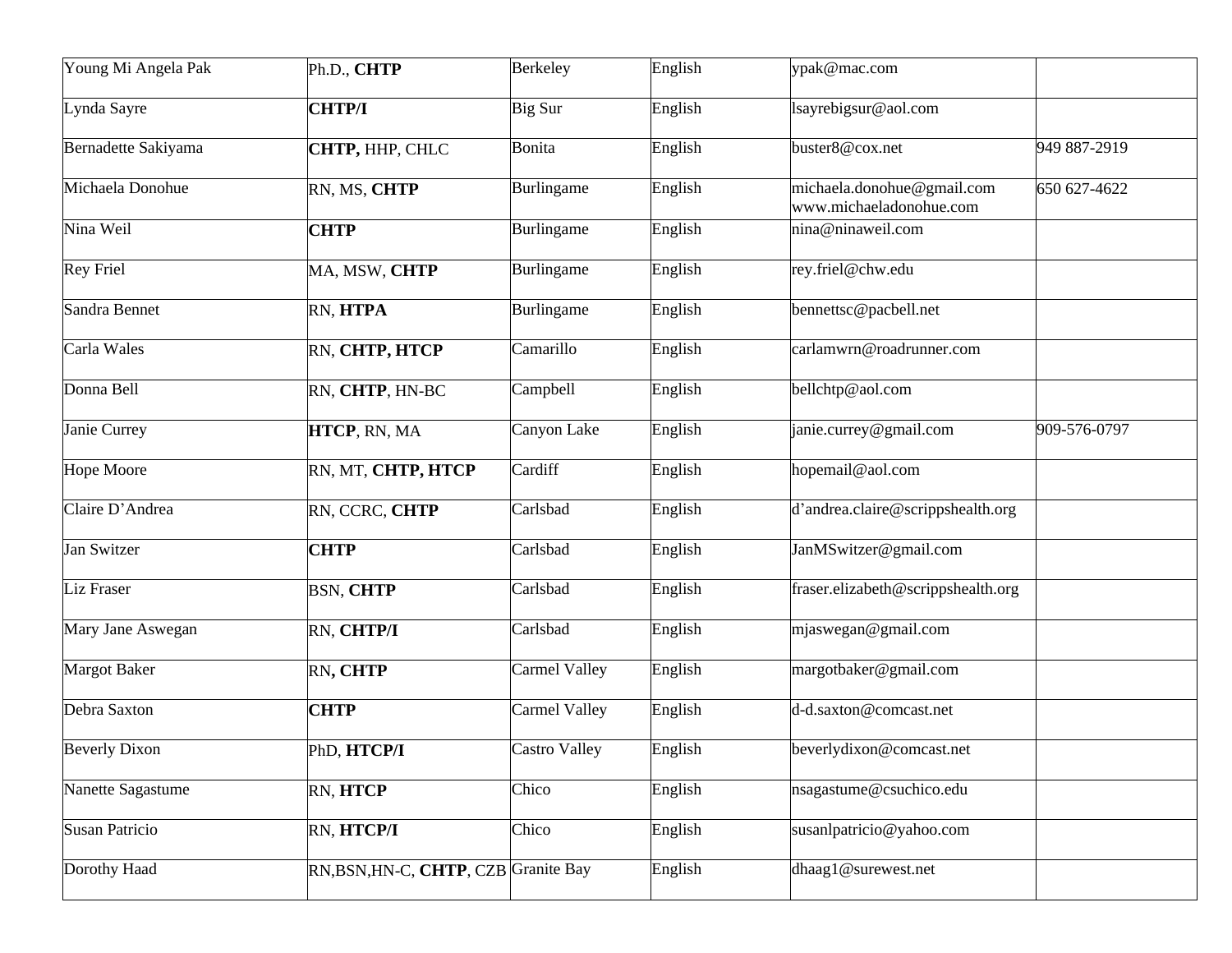| Margie Ford             | CHTP, HTCP, RM                                                                                    | <b>Granite Bay</b>    | English | HTET4u@gmail.com                 |              |
|-------------------------|---------------------------------------------------------------------------------------------------|-----------------------|---------|----------------------------------|--------------|
| Kathryn Davis           | <b>CHTP</b>                                                                                       | <b>Grass Valley</b>   | English | kmd95949@sbcglobal.net           |              |
| <b>Stephen Densmore</b> | <b>HTPA</b>                                                                                       | Hawthorne             | English | sdensmoreht@gmail.com            |              |
| Eloisa San Petro        | <b>CHTP, CSEM</b>                                                                                 | Hayward               | English | EloisaSan_Pedro@hsimail.org      |              |
| Fran Atwood             | <b>CHTP, LCSW</b>                                                                                 | <b>Imperial Beach</b> | English | prayfsa@aol.com                  |              |
| Carol Mills             | RN, MA, CHTP                                                                                      | La Jolla              | English | carolmmills@gmail.com            |              |
| Erminia Guarneri        | MD, FACC, HTCP                                                                                    | La Jolla              | English | ContactUs@mimiguarnerimd.com     |              |
| Leslie Barbier          | <b>HTPA</b>                                                                                       | La Jolla              | English | Lesliebarbier@yahoo.com          |              |
| Michelle Lemarie-Simkin | <b>CHTP</b>                                                                                       | La Jolla              | English | domichelem@aol.com               |              |
| Patricia (Trish) Wragg  | RN, CCRN, CHPN, CHTP/ I La Jolla                                                                  |                       | English | wragg.patricia@scrippshealth.org |              |
| Patricia Dear           | BS, MA, CHTP                                                                                      | La Jolla              | English | LJHealingTouch@gmail.com         |              |
| Rauni King              | RN, BSN, MIH, HN-BC,<br><b>CHTP/I</b>                                                             | La Jolla              | English | rking487@aol.com                 |              |
| <b>Wendy Falcon</b>     | <b>HTCP</b>                                                                                       | La Mesa, Jamul        | English | wendyhealingtouch@gmail.com,     | 619 992-1422 |
| Mary McBride            | <b>HTPA</b>                                                                                       | La Mesa               | English | cricket354@juno.com              |              |
| Katheryn Darlington     | RN, BSN, HNB-BC, HTCP, Livermore<br><b>CHTP</b> , Guided & Integrative<br><b>Imagery Provider</b> |                       | English | katherynhd@att.net               |              |
| <b>Mary Sindicic</b>    | <b>CHTP</b>                                                                                       | Livermore             | English | mary.healingtouch@gmail.com      |              |
| Vivian Drewis           | <b>BS, CHTP</b>                                                                                   | ivermore              | English | vivdrewis@comcast.net            |              |
| Gail Watanabe           | <b>BA, CHTP/I</b>                                                                                 | Lomita                | English | gailwatanabe342@msn.com          |              |
| <b>Frances Tomich</b>   | CHTP, HTCP, HTSM                                                                                  | Long Beach            | English | tomich3@verizon.net              |              |
| Joan Prohaska           | <b>CHTP, EMS</b>                                                                                  | Los Altos             | English | joanie@msjdominicans.org         |              |
| Susan Ackerman          | МРН, НТСР                                                                                         | Los Angeles           | English | sackerman@me.com                 |              |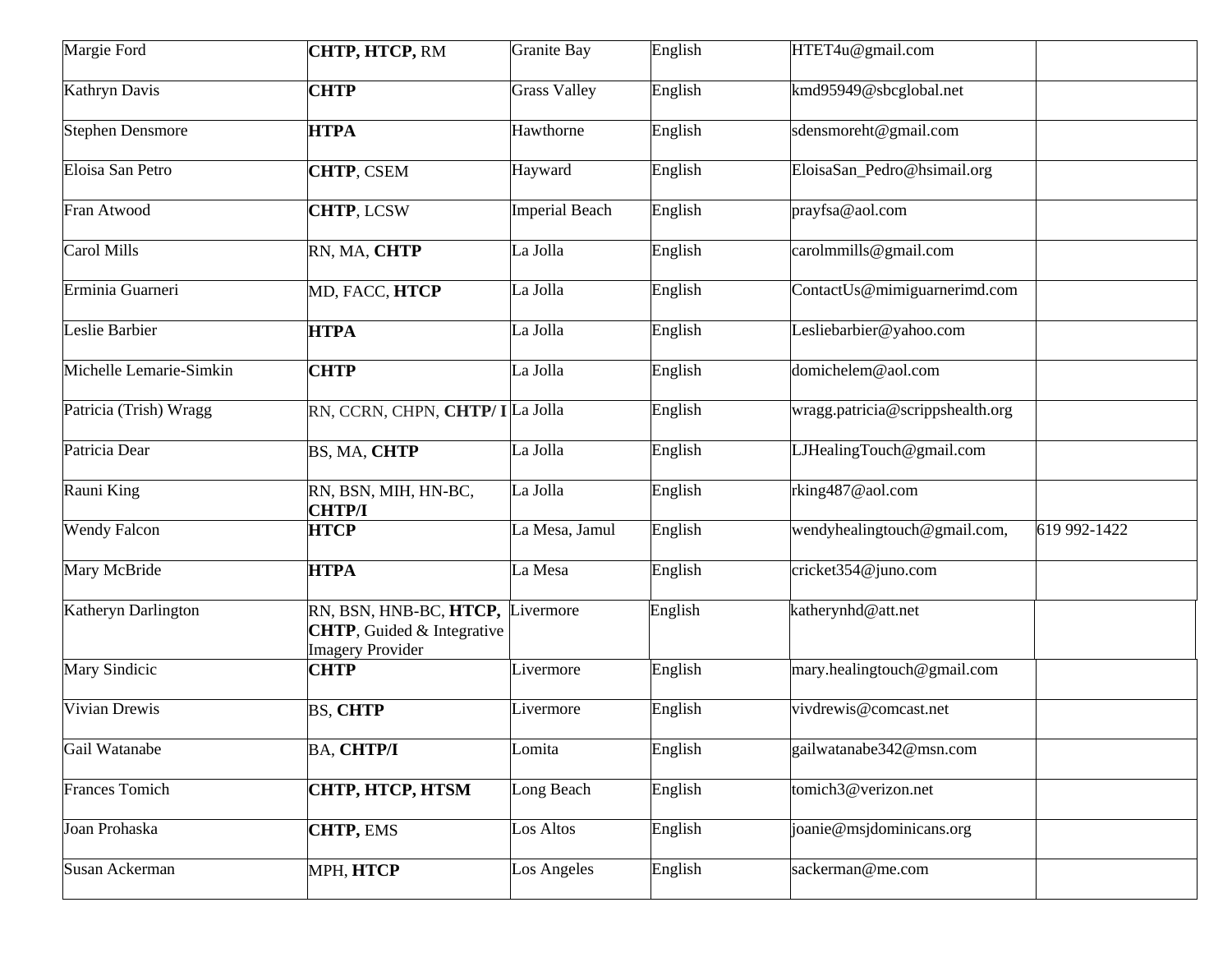| Tamara Burke           | <b>CHHP</b>                            | Los Angeles                         | English         | wellbalancedhealth@me.com,<br>wellbalancedhealth.com | 973 876-9467 |
|------------------------|----------------------------------------|-------------------------------------|-----------------|------------------------------------------------------|--------------|
| Debbie Caswell         | <b>HTPA</b>                            | Manhattan Beach                     | English         | dcaswell1229@gmail.com                               |              |
| Mari Kelley            | RN, CNN, CHTP/I                        | Marina del Rey                      | English         | mari.kelley@va.gov                                   |              |
| Aida Bahrawy           | EdD, APRN, BC, AHN, BC,<br><b>CHTP</b> | Middletown                          | English         | aidabahr@aol.com                                     |              |
| Trish Intemann         | RN, CHTP                               | Mill Valley                         | English         | trishintemann@earthlink.net                          |              |
| Stephanie Capodanno    | СНТР, НТСР                             | Millbrae                            | English         | stephanie-ht@att.net                                 |              |
| Korie Shokmalli        | RN, BA, CHTP                           | Monte Rio                           | English         | zepherszipper@earthlink.net                          |              |
| Caroline Elliott       | BScN, RN, HTPA                         | Monterey                            | English         | cxelliott@gmail.com                                  |              |
| <b>Irina Mulvey</b>    | <b>CHTP</b>                            | Monterey, Seaside,<br>Carmel        | English         | irinamulvey@yahoo.com                                | 831 275-5447 |
| <b>Grace Gowan</b>     | CMT, HTCP                              | <b>Mountain View</b>                | English         | gracioustouchtherapies@gmail.com                     |              |
| Zilla Adams            | <b>CHTP, TFT</b>                       | <b>Mountain View</b>                | English         | zillaadams@gmail.com                                 |              |
| Mary Ann Slaugher      | RN, CHTP                               | Napa                                | English         | maryann721@gmail.com                                 |              |
| <b>Kathleen Coates</b> | <b>HTPA</b>                            | Nevada City                         | English         | goldie@cwnet.com                                     |              |
| Jeri Lawson            | СНТР, НТСР                             | Oakland                             | English         | erilawson@mac.com                                    |              |
| Sr. Catherine Ginther  | <b>HTCP</b>                            | Oakland                             | English         | mari59@comcast.net                                   |              |
| Patti Restaino         | MA, HTPA                               | Oakland                             | English         | 2gifthealingtouch@gmail.com                          |              |
| Cynthia Willford       | RN, BA, CHTP                           | Oceanside/San<br>Diego              | English         | willford.cindy@gmail.com                             |              |
| <b>Suzie Bennett</b>   | <b>CHTP</b>                            | Orange County &<br>San Diego County | English         | snuze@sbcglobal.net                                  |              |
| Aurora Brown           | RN, BSN, CHTP/I                        | Pacific Grove                       | English         | ting71n6@aol.com                                     |              |
| Susan Ridgway          | <b>HTPA</b>                            | Pacific Grove                       | English         | susan.ridgway@chomp.org                              |              |
| <b>Christine Stone</b> | <b>CHTP</b>                            | Palm Desert                         | English, French | christi176@gmail.com                                 |              |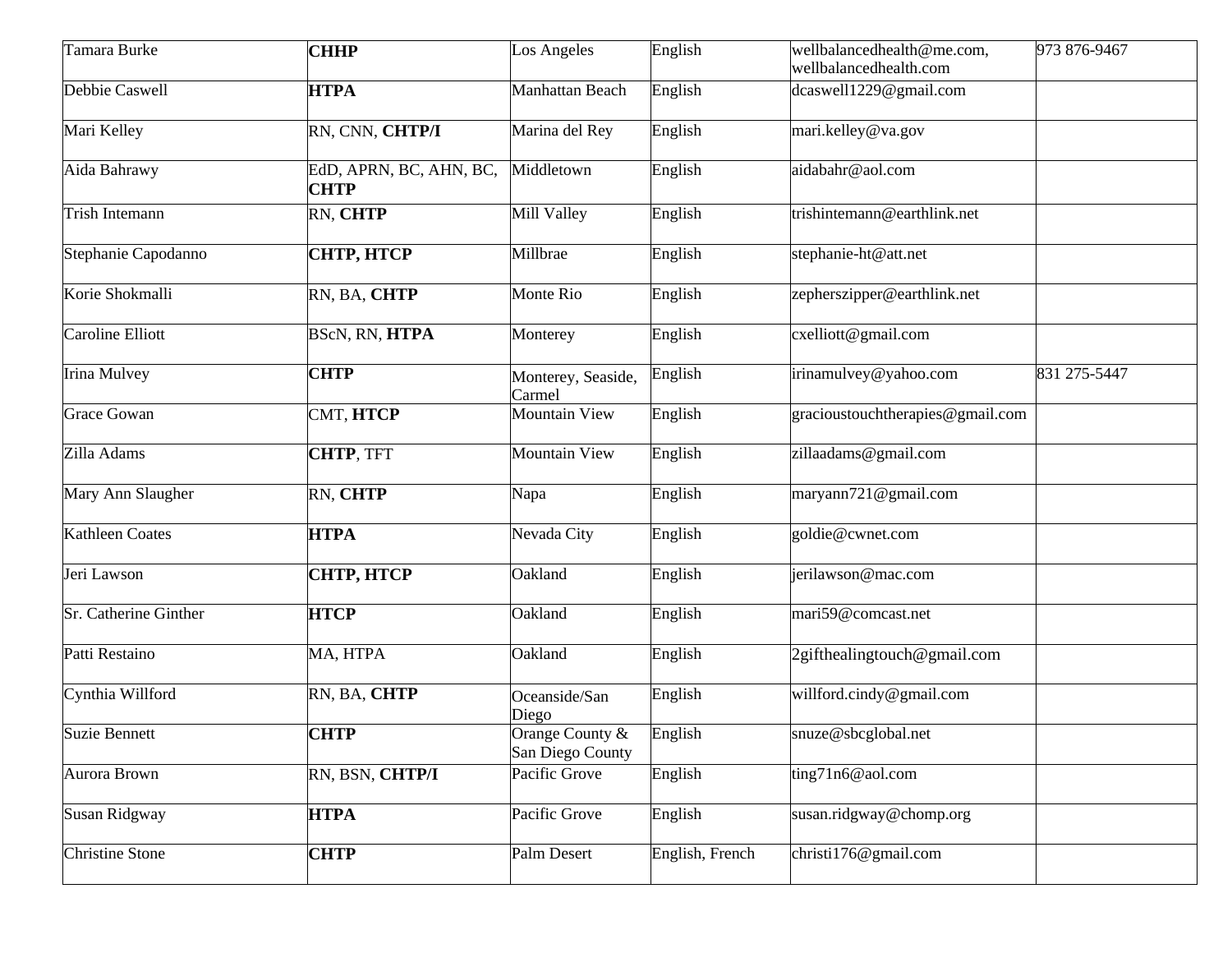| Pamela Potenzo      | BSN, RN, HNB-BC, CHTP                  | Palm Springs                 | English | pam@desertzenshui.com,<br>www.DesertZenShui.com | 760 296-2767 |
|---------------------|----------------------------------------|------------------------------|---------|-------------------------------------------------|--------------|
| Yolanda Hernandez   | <b>HTPA</b>                            | Palm Springs                 | English | yhdez@loveheals.every1.net                      |              |
| Anne Broderick      | MS, MA, MFT, CHTP                      | Palo Alto                    | English | albk@earthlink.net                              |              |
| Julie Morrison      | <b>CHTP</b>                            | Palo Alto                    | English | juliemorrison@aol.com                           |              |
| <b>Kathy Turner</b> | RN, NP, CHTP                           | Palo Alto                    | English | healingpartners@sbcglobal.net                   |              |
| Manjula Waldron     | Ph.D., CHC, LMT, CHTP                  | Palo Alto                    | English | mbwaldron2@yahoo.com                            |              |
| Sheila Gholson      | <b>HTPA</b>                            | Palo Alto                    | English | sheilagholson@aol.com                           |              |
| Carol Ann Friedman  | <b>CHTP, HTCP</b>                      | Palos Verdes Estates English |         | cafried@aol.com                                 |              |
| Patricia Lang       | RN, BSN, HTPA                          | Palos Verdes Estates English |         | pat.b.lang@gmail.com                            |              |
| Kiki Bill           | <b>CHTP</b>                            | Pebble Beach                 | English | kikibill@earthlink.net                          |              |
| Jane Taniwa-Wong    | <b>HTCP, CHTP</b>                      | Pleasant Hill                | English | jctaniwa@yahoo.com                              |              |
| Kara Klotz          | <b>CHTP, CAMT</b>                      | Pleasant Hill                | English | karaklotz@sbcglobal.net                         |              |
| Anne Day            | BSN, MA, CMT, HNB-BC,<br><b>CHTP/I</b> | Poway                        | English | anneday7@gmail.com                              |              |
| Edna Blecha         | <b>CHTP</b>                            | Poway                        | English | eblecha@aol.com                                 |              |
| Tracy K. Williams   | RN, HTPA                               | Quartz Hill                  | English | tracywilliams48@gmail.com                       |              |
| Hilda Rodgeveller   | <b>HTCP</b>                            | Rancho Palos<br>Verdes       | English | hildashands@aol.com                             |              |
| Debi Simon          | <b>HTP/A</b>                           | Redding                      | English | healingtouchrdg@aol.com                         | 530 355-3669 |
| Doris M. Thomasson  | <b>HTP</b>                             | <b>Redwood City</b>          | English | april593a@gmail.com                             |              |
| Leslie Elmore       | СНТР НТРА                              | <b>Redwood City</b>          | English | leslie.elmore@sbcglobal.net                     |              |
| Rachelle Scilingo   |                                        | Richmond                     | English | r_scilingo@hotmail.com                          |              |
| Sigrid Willgohs     | <b>CHTP</b>                            | Sacramento                   | English | swillgohs@sbcglobal.net                         |              |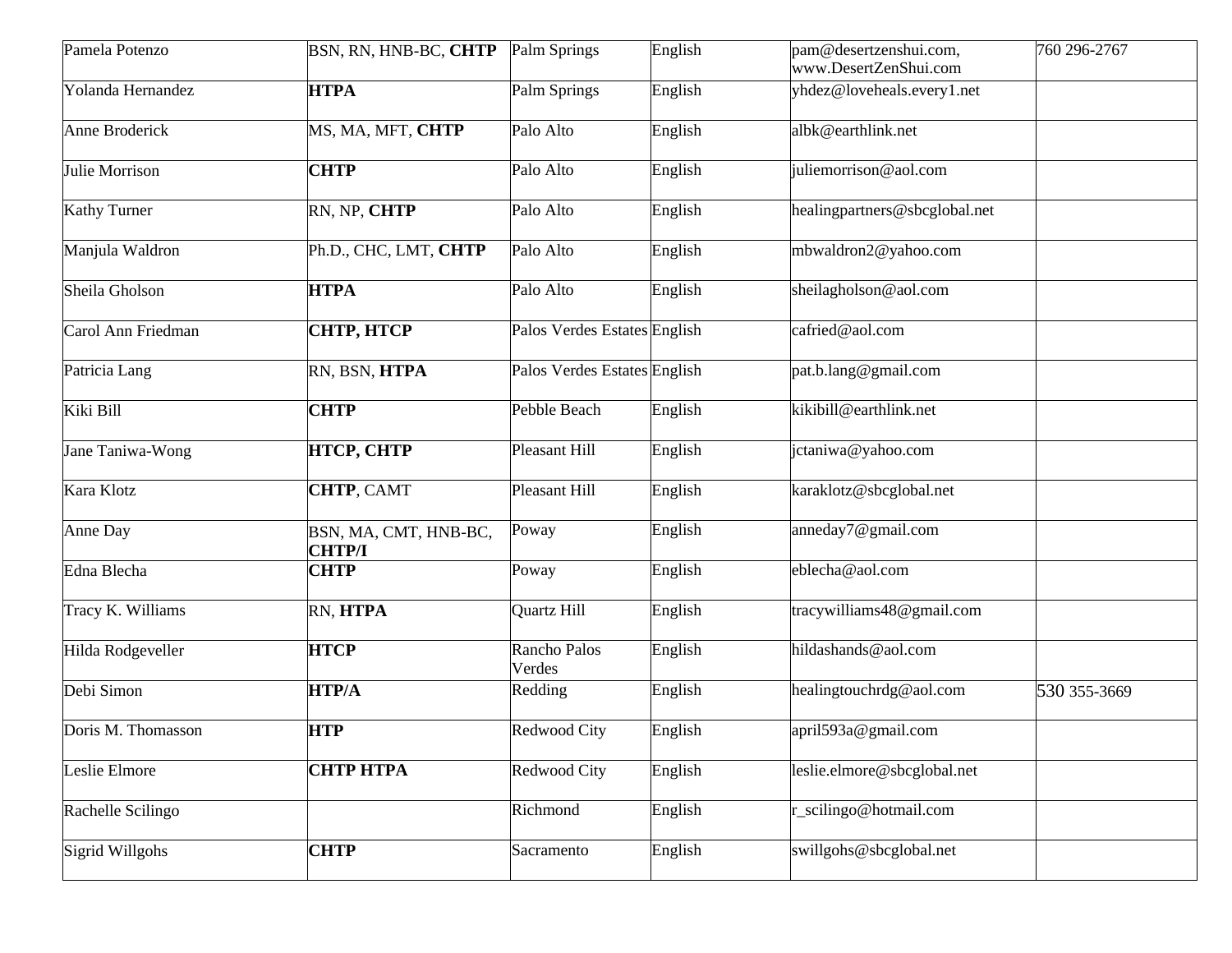| Carol Kinney                                                                                                                                                                                                                                                           | BSN, HNC, CHTP,<br>HTCP/I, EMP/S/I  | San Anselmo | English | cskinneyenergyhealing@comcast.net                |              |
|------------------------------------------------------------------------------------------------------------------------------------------------------------------------------------------------------------------------------------------------------------------------|-------------------------------------|-------------|---------|--------------------------------------------------|--------------|
| Andrea Mutascio                                                                                                                                                                                                                                                        | RN, BSN, CCRN, RM,<br><b>CHTP</b>   | San Diego   | English | AndreaMutascioht@gmail.com                       |              |
| Ann Taylor                                                                                                                                                                                                                                                             | RN, PhDc, MSN, BN,<br><b>CHTP/I</b> | San Diego   | English | ataylor@san.rr.com                               |              |
| <b>Anne Mentzen</b>                                                                                                                                                                                                                                                    | <b>CHTP</b>                         | San Diego   | English | ametzen9@gmail.com                               |              |
| C. Jeanie Ballard                                                                                                                                                                                                                                                      | <b>НТСР/НТАР</b>                    | San Diego   | English | Jeanie.ballard.gmail.com                         |              |
| Carol Jannain                                                                                                                                                                                                                                                          | CMT, CHTP                           | San Diego   | English | cj annain@mindspring.com                         |              |
| Carole Sarian                                                                                                                                                                                                                                                          | <b>BEd, CHTP</b>                    | San Diego   | English | icare111@aol.com                                 |              |
| Darla Fisher                                                                                                                                                                                                                                                           | <b>HTPA</b>                         | San Diego   | English | darlafshr1@gmail.com                             |              |
| Donna Magden                                                                                                                                                                                                                                                           | RN, MSN, HTPA                       | San Diego   | English | dmags86@hotmail.com                              |              |
| Jennifer Mager                                                                                                                                                                                                                                                         | <b>HTPA</b>                         | San Diego   | English | ien395@san.rr.com                                |              |
| Karen Haas-Simmons                                                                                                                                                                                                                                                     | RN, BS, HTP                         | San Diego   | English | zippydolphin@yahoo.com                           |              |
| Kathy Allen                                                                                                                                                                                                                                                            | RN, HNC, HTCP/I, SEP                | San Diego   | English | emfnurse@gmail.com                               |              |
| Leslie Teyssier                                                                                                                                                                                                                                                        | <b>CHTP</b>                         | San Diego   | English | leslie@teyssier.com                              |              |
| Lisa Goodman                                                                                                                                                                                                                                                           | CNA, CHHA, HTCP/I                   | San Diego   | English | lisa.goodman@sharp.com                           |              |
| Lisa Moreno                                                                                                                                                                                                                                                            | <b>HTP</b>                          | San Diego   | English | morenomassage@gmail.com                          |              |
| Lisa Thompson                                                                                                                                                                                                                                                          | RN, HTP, HHP                        | San Diego   | English | lisamct@sbcglobal.net                            |              |
| <b>Loree Oberle-</b><br><b>Edwards</b><br>Loree supports<br>people with chronic<br>physical/emotional<br>dis-ease or<br>challenges to release pain, tension or<br>blocks, and achieve balance. She<br>provides heart-centered healings,<br>hands-on and long-distance. | RDH, MS, DD, CHTP,<br>HTCP/I, CCA   | San Diego   | English | loree@empowerpeople.com<br>www.empowerpeople.com | 858 504-2050 |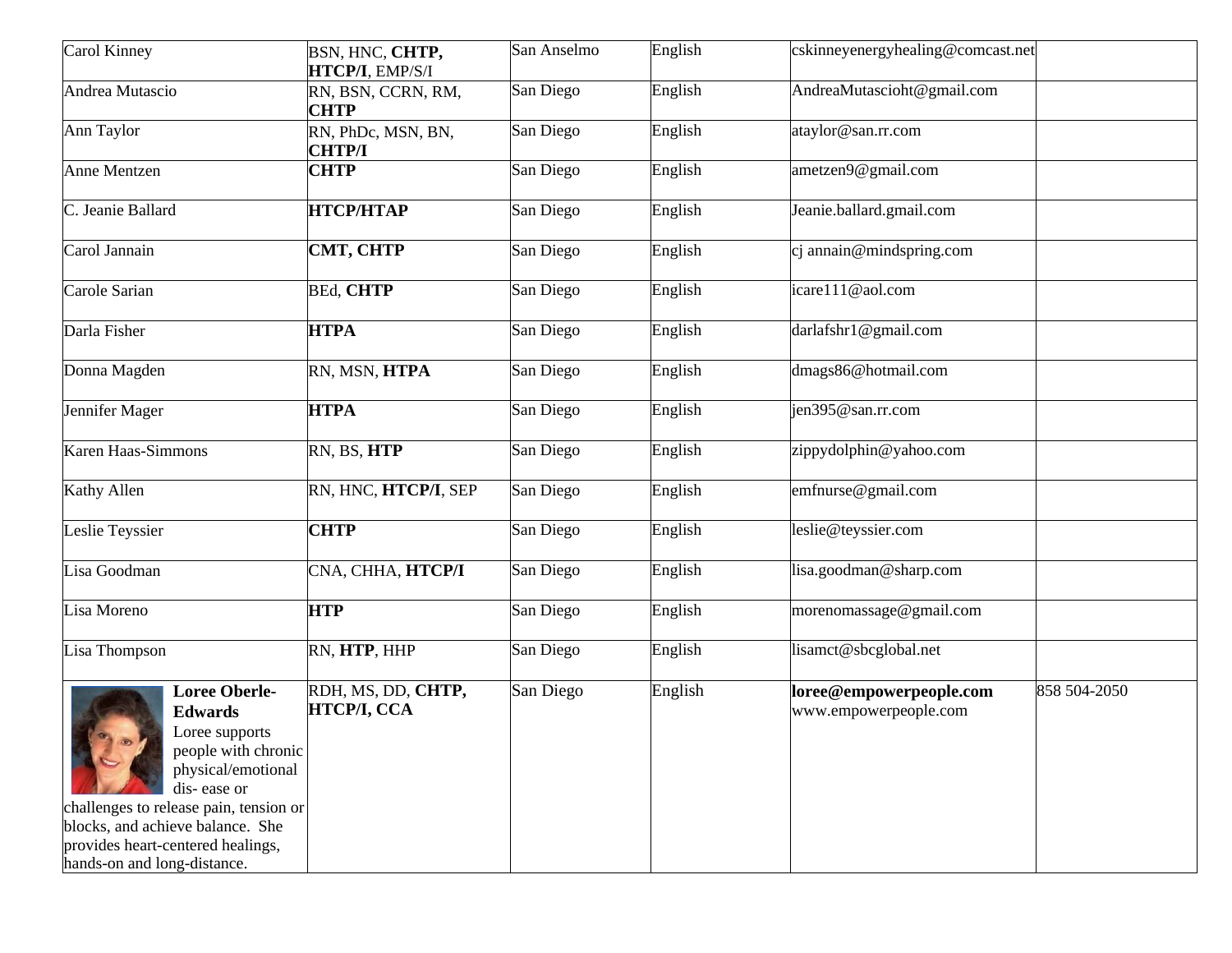| Margie Miller                                                                                                                                                                                                                                                              | <b>BSEd, CHTP/I</b>                  | San Diego     | English | margiehtouch@hotmail.com                                 |               |
|----------------------------------------------------------------------------------------------------------------------------------------------------------------------------------------------------------------------------------------------------------------------------|--------------------------------------|---------------|---------|----------------------------------------------------------|---------------|
| <b>Mary Soete</b>                                                                                                                                                                                                                                                          | MA, MLS, CHTP                        | San Diego     | English | msoete@hotmail.com                                       |               |
| Oliver Hardin                                                                                                                                                                                                                                                              | <b>HTPA</b>                          | San Diego     | English | ufaclap@att.net                                          |               |
| Patricia Pascucci                                                                                                                                                                                                                                                          | <b>CHTP</b>                          | San Diego     | English | triciashealingtouch@gmail.com                            | ,619 520-8995 |
| Pamela Grigg                                                                                                                                                                                                                                                               | RN, HNB-BC, CHTP                     | San Diego     | English | Pamgrigg2@hotmail.com                                    | 602 322-9552  |
| <b>Shirley Smalley</b>                                                                                                                                                                                                                                                     | CHTP, GIT                            | San Diego     | English | s.smalley@cox.net                                        |               |
| Sierra Marie Baker                                                                                                                                                                                                                                                         | RN, CCRN, CHTP                       | San Diego     | English | holisticnightingale@gmail.com                            |               |
| Susan Iliff                                                                                                                                                                                                                                                                | <b>HTPA</b>                          | San Diego     | English | susan_iliff@sbcglobal.net                                |               |
| <b>Susan Moore</b>                                                                                                                                                                                                                                                         | RN, BSN, CHTP/I                      | San Diego     | English | susan.moore@sharp.com                                    |               |
| <b>Suzanne Weeks</b>                                                                                                                                                                                                                                                       | <b>BA, CHTP/I</b>                    | San Diego     | English | sweeks@san.rr.com,<br>SuzanneWeeks.com                   | 858 538-4963  |
| Toni Kraft                                                                                                                                                                                                                                                                 | <b>HTPA</b>                          | San Diego     | English | toni@lifestylesinfocus.com,<br>www.lifestylesinfocus.com | 858 243-1046  |
| <b>Yvonne Wultz</b>                                                                                                                                                                                                                                                        | RN, BSN, HTCP/I                      | San Diego     | English | yvonneht@cox.net                                         |               |
| <b>Bonnie Behre</b>                                                                                                                                                                                                                                                        | BSN, MAEd, MPA, CHTP/I San Francisco |               | English | bmbehre@sbcglobal.net                                    |               |
| <b>Judith Sweet</b>                                                                                                                                                                                                                                                        | RN, MS, NP, CHTP                     | San Francisco | English | judithsweet@comcast.net                                  |               |
| <b>Linda Poelzl</b><br>Located in the<br>Mission district,<br>Linda provides<br><b>Healing Touch</b><br>treatments to a<br>wide range of clients. She uses the<br>power of intention to melt away<br>tension, and shift old patterns into<br>more satisfying, joyful ones. | <b>HTP</b>                           | San Francisco | English | poelzl@earthlink.net                                     | 415 282-1984  |
| Lois Hillman                                                                                                                                                                                                                                                               | RN, HTP                              | San Francisco | English | lhillman3@aol.com                                        |               |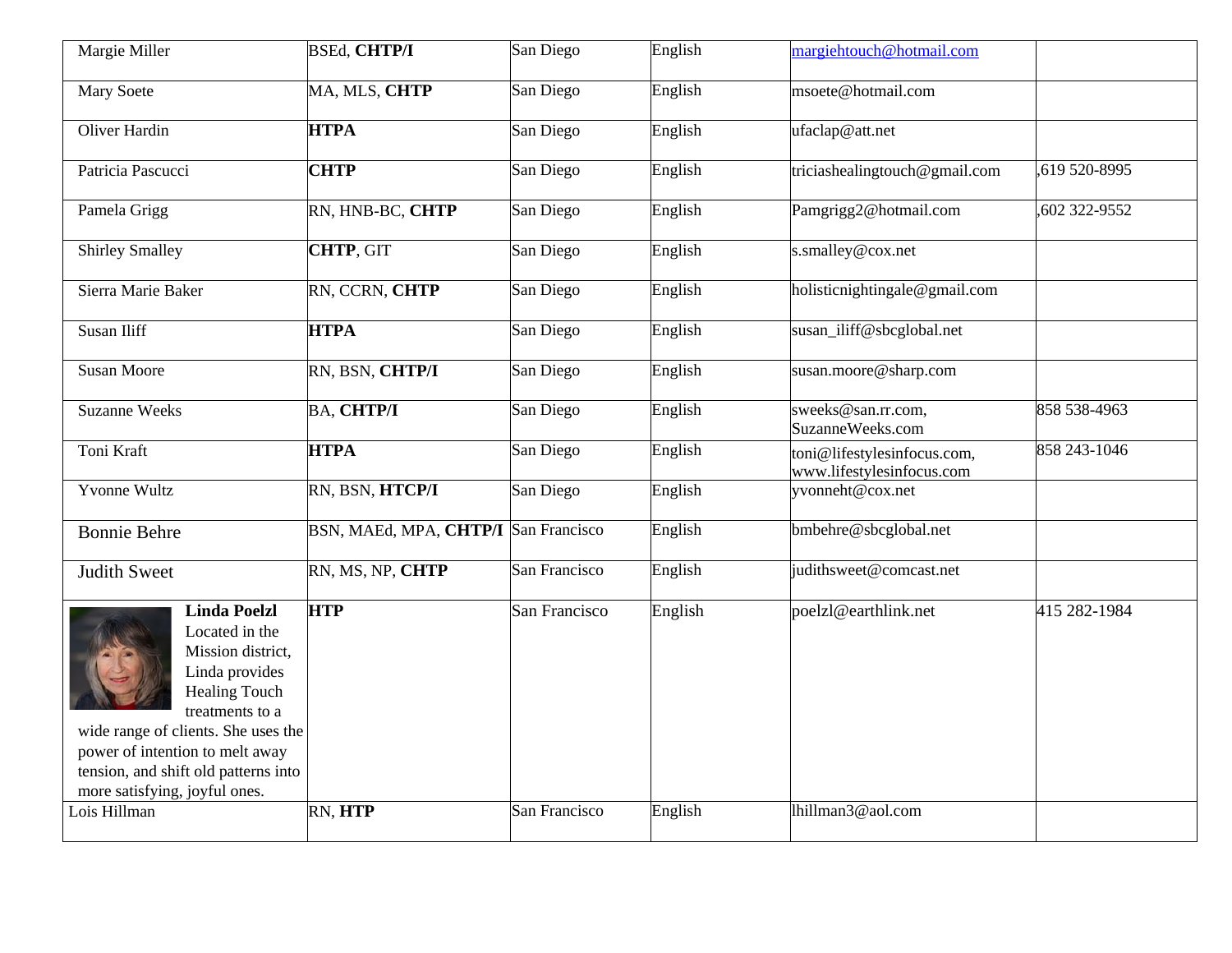| <b>Michele</b><br><b>Bernhardt</b>                                   | CHTP, RM/I             | San Francisco | English          | michele@healing2gether.com<br>www.healing2gether.com            | 415 750-1850 |
|----------------------------------------------------------------------|------------------------|---------------|------------------|-----------------------------------------------------------------|--------------|
| Michele                                                              |                        |               |                  |                                                                 |              |
| specializes in                                                       |                        |               |                  |                                                                 |              |
| calming clients                                                      |                        |               |                  |                                                                 |              |
| experiencing stress or anxiety,                                      |                        |               |                  |                                                                 |              |
| providing relief to those undergoing                                 |                        |               |                  |                                                                 |              |
| cancer treatment, and bringing<br>focus to people seeking clarity or |                        |               |                  |                                                                 |              |
| creativity.                                                          |                        |               |                  |                                                                 |              |
| Sarah Feine                                                          | <b>HTCP, CHTP</b>      | San Francisco | English          | sarah@earswideopen.com                                          |              |
|                                                                      |                        |               |                  |                                                                 |              |
| Suellen Sleamaker                                                    | RN, MS, CHTP, HTCP     | San Francisco | English          | suellensleamaker@gmail.com                                      |              |
| Ann Seckinger                                                        | <b>CHTP/I</b>          | San Jose      | English          | seckingerann@gmail.com                                          |              |
| Mari Perla                                                           | <b>HTPA</b>            | San Jose      | English          | mariperla@aol.com                                               |              |
| Maureen Griswold                                                     | <b>CHTP</b>            | San Jose      | English          | maureengriswold@sbcglobal.net                                   |              |
| Claramae Weber                                                       | RN, BC-HN, CCA, CHTP/I | San Leandro   | English          | clarityweb@aol.com                                              |              |
| Elizabeth A. Blackman                                                | BA, HTCP, SCP, BCSBC   | San Mateo     | English          | elizabeth-ashton@att.net, 408-375-<br>8595 elizabeth-ashton.net |              |
| Helen Hann                                                           | RN, MN, CHTP           | San Mateo     | English          | hann808@hotmail.com                                             |              |
| Jane Jenson                                                          | СНТР, НТСР             | San Mateo     | English          | janebjensen@gmail.com<br>650-759-2897                           |              |
| Pegi Black                                                           | <b>CHTP/I</b>          | Santa Ana     | English          | pegbobbos@att.net                                               |              |
| Candace MacNair                                                      | CMT, CHTP              | Santa Barbara | English          | macnair@bigfoot.com                                             |              |
| Jean Mangus                                                          | <b>HTP</b>             | Santa Barbara | English          | jcamillea@gmail.com                                             |              |
| Laura Ringquist                                                      | LMT, HTSM              | Santa Barbara | English, Spanish | laura10ringquist@hotmail.com                                    |              |
| <b>Susan Copeland</b>                                                | MA, Mdiv, CHTP         | Santa Barbara | English          | heartsongsb@cox.net                                             |              |
| <b>Barbara Ritchey</b>                                               | <b>CHTP</b>            | Santa Cruz    | English          | ritcheyfamily@sbcglobal.net                                     |              |
| Summer Wedertz                                                       | <b>CHTP</b>            | Santa Monica  | English          | summerlindaw@yahoo.com                                          |              |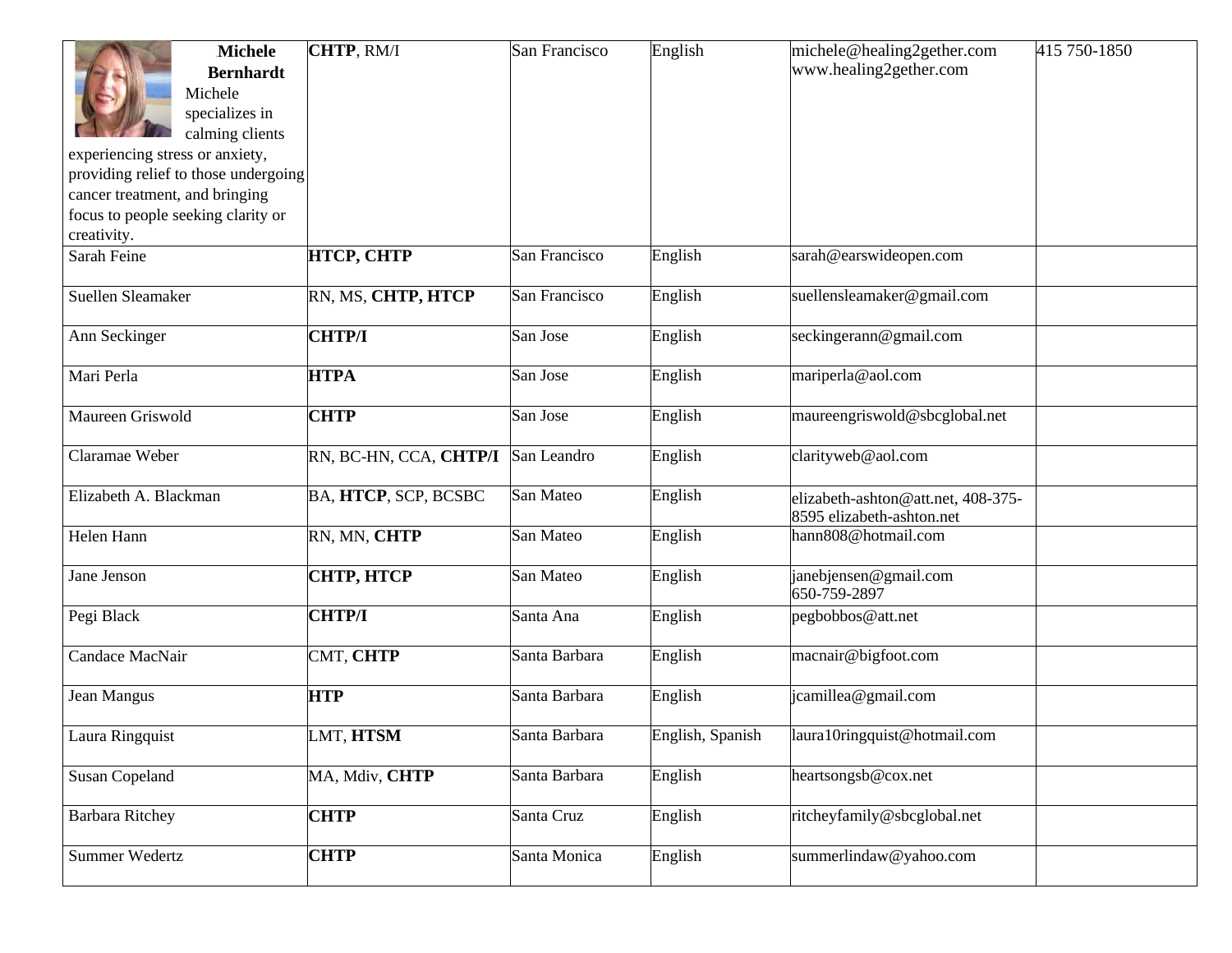| Jennifer Macdonell     | RN, BSN, HTPA                          | Saratoga             | English         | macsown@aol.com                                 |              |
|------------------------|----------------------------------------|----------------------|-----------------|-------------------------------------------------|--------------|
| Linelle L. Bell        | RN, CMT, BSN, CHTP                     | Saratoga             | English         | linellesb@hotmail.com                           |              |
| <b>Bill Badiner</b>    | <b>HTPA</b>                            | Sonoma               | English         | badinerimages@sbcglobal.net                     |              |
| Mary Silberzahn        | OTR/L, CHTP                            | South Pasadena       | English         | mas102030@sbcglobal.net                         |              |
| Joan Tweed             | <b>CHTP, HHP</b>                       | <b>Spring Valley</b> | English         | choices4ht@cox.net                              |              |
| Madeleine Pilar Ferbal | MA, HHP, CHTP, HTCP,<br><b>НТАСР/I</b> | <b>Spring Valley</b> |                 | English and Spanish mpferbal@gmail.com          |              |
| Karen McDougall        | BA, CMT, RM/I, HTPA                    | Stockton             | English         | massage_energy_bliss@yahoo.com                  |              |
| Katherina Helms        | <b>CHTP</b>                            | Stockton             | English         | mesha95209@hotmail.com                          |              |
| Karen Fong             | RN, HTCP                               | Sunnyvale            | English         | kfmaison@comcast.net                            |              |
| <b>Barbara</b> Pease   | RN, HTPA                               | Sunnyvale            | English         | bvpease@yahoo.com                               |              |
| Raquel Koken           | <b>HTPA</b>                            | Sunnyvale            | English         | kellykoken@comcast.net                          |              |
| Coni McCall            | <b>HTPA</b>                            | Temecula             | English         | conigoat@gmail.com                              |              |
| Dorothy Honda          | <b>HTP</b>                             | Torrance             | English         | kauaidottie@hotmail.com                         |              |
| MaryAnn Burman         | MSN, RN, PNP, HTP                      | Vallejo              | English         | sacrdspce@yahoo.com                             |              |
| Erin Martinson         | MDiv, CHTP                             | Ventura              | English         | e.m.martinson@gmail.com                         |              |
| Cynthia Brumm          | <b>HTP</b>                             | Visalia              | English         | eaglespirit111@aol.com                          |              |
| Emily P. Barrett       | RN, CHPN, HTCP                         | <b>Walnut Creek</b>  | English         | circletohealing@gmail.com                       |              |
| <b>Kathy Briner</b>    | RN, BSN, HTCP                          | <b>Walnut Creek</b>  | English         | kbriner@yahoo.com                               |              |
| Ilona Robinson         | RN, BSN, CHTP, CHPN                    | Walnut Creek         | English, German | iloro@pacbell.net,<br>www.ilonahealingtouch.com | 925-672-2829 |
| Kathryn Jelten         | RN, BSN, MBA, CHTP                     | Wilton               | English         | kjelten@frontiernet.net                         |              |
| Carol Maleki           | <b>CHTP</b>                            | Yorba Linda          | English         | carolmaleki55@gmail.com                         |              |